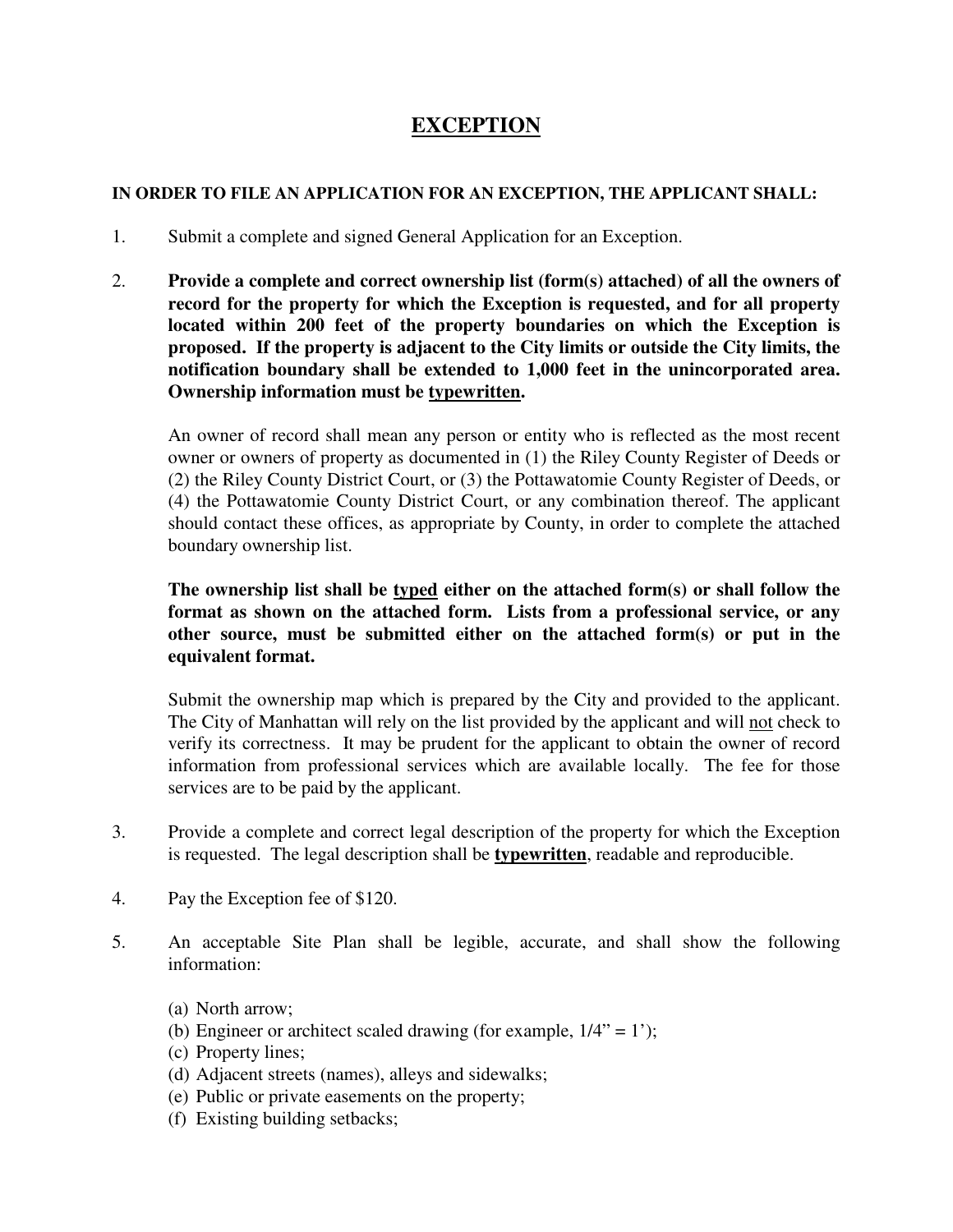- (g) Proposed building setbacks;
- (h) Dimensions of existing and proposed improvements;
- (i) Location of Flood Plain, if necessary;
- (j) Location of existing and proposed drives and parking;
- (k) Location of existing and proposed structures, additions or other improvements;
- (l) Elevation and dimensioned drawings of proposed building, signs or other improvements;
- (m) Existing and proposed landscaping;
- (n) Name and address of owner of the property;
- (o) Name and address of consultant (engineer, architect, land surveyor, etc.); and,
- (p) Date the Site Plan was prepared.
- 6. Provide one set of 8½ by 11 inch reproducible reductions of all drawings once corrections or changes, if necessary, are made to the Site Plans and/or drawings.
- 7. A written explanation of what the proposed project consists of and why an Exception is requested. The explanation should be in sufficient detail for the Board of Zoning Appeals to completely and clearly understand the project.
- 8. The applicant shall also provide the following written information:
	- (a) That the property complies with all applicable requirements of the zoning regulations, other than the one for which an Exception is being requested;
	- (b) That the proposed Exception will not cause a substantial adverse affect on nearby properties;
	- (c) That the Exception desired will not adversely affect the public health, safety, morals, order, convenience, prosperity, or general welfare; and,
	- (d) That the strict application of the zoning regulations is unreasonable, or unnecessary when all facts and circumstances are considered. The applicant shall provide all facts and circumstances and place whatever emphasis and relevance is appropriate on each. Examples of such facts and circumstances to be considered are as follows:
		- (1) Whether or not conditions of the property requiring the Exception were created by the applicant with prior knowledge and disregard of applicable regulations;
		- (2) Whether or not the applicant acquired the property with knowledge of the conditions which require the exception and whether or not the consideration for the acquisition took into account such conditions;
		- (3) Whether or not there are reasonable alternatives which would allow the property to meet the strict application of the zoning regulations; and
		- (4) Whether or not a granting of the Exception will result in a relative gain to the health, safety and general welfare of the community.
- 9. Obtain a Notice of Public Hearing Yard Sign and Instructions from the Community Development Department and post the sign on the property at least 20 days prior to the public hearing.